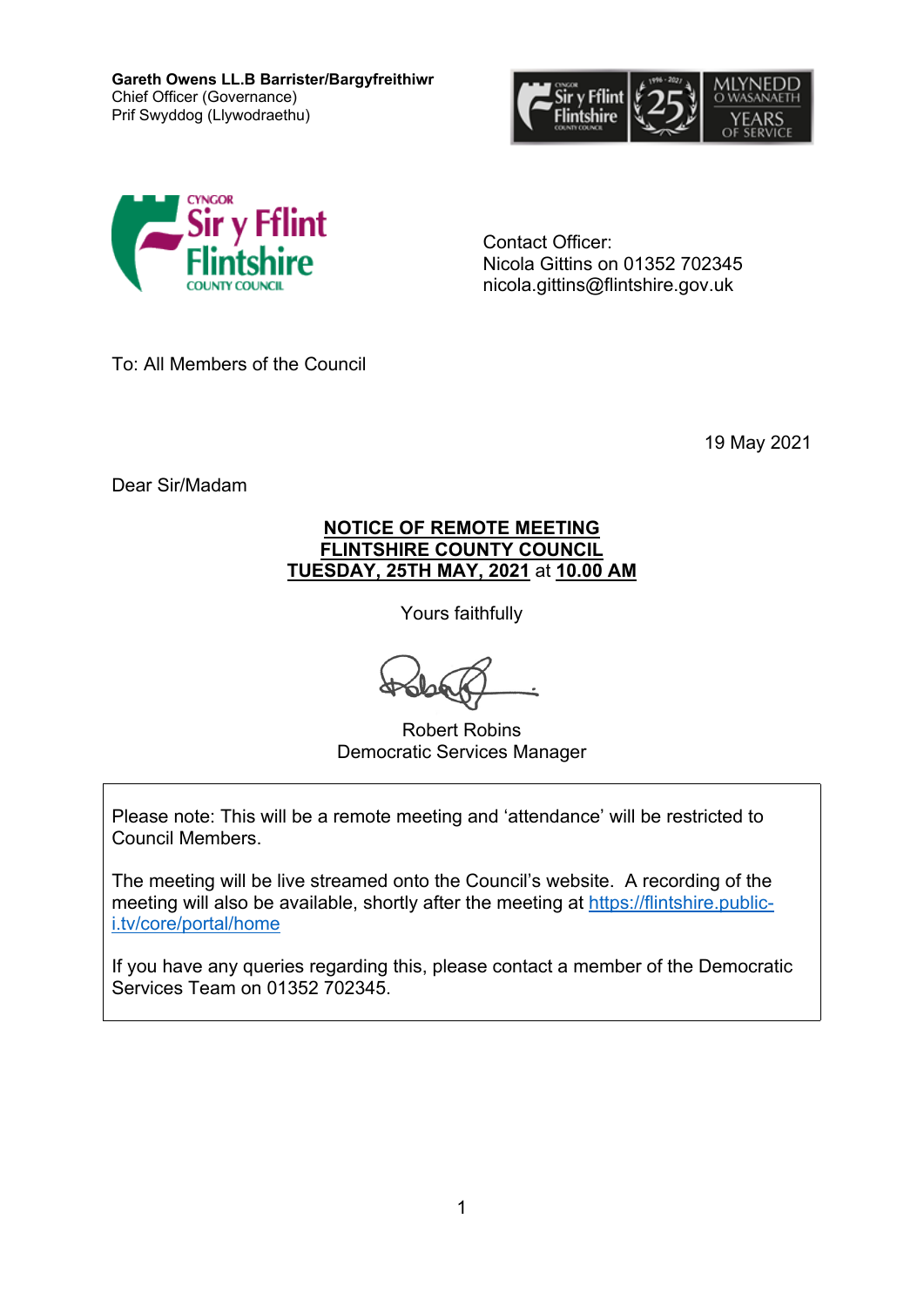# **A G E N D A**

## 1 **APOLOGIES FOR ABSENCE**

**Purpose:** To receive any apologies.

2 **DECLARATIONS OF INTEREST**

**Purpose:** To receive any Declarations and advise Members accordingly.

**PRINCIPAL ITEMS OF BUSINESS**

- 3 **CHANGES TO COUNCIL MEMBERSHIP**
- 4 **CHAIR'S REVIEW OF THE YEAR 2019-21**
- 5 **ELECTION OF CHAIR OF THE COUNCIL FOR THE MUNICIPAL YEAR 2021/22, INVESTITURE OF CHAIN OF OFFICE AND SIGNING OF DECLARATION OF ACCEPTANCE OF OFFICE**
- 6 **APPOINTMENT OF VICE-CHAIR OF THE COUNCIL FOR THE MUNICIPAL YEAR 2021/22, INVESTITURE OF CHAIN OF OFFICE AND SIGNING OF DECLARATION OF ACCEPTANCE OF OFFICE**
- 7 **ELECTION OF THE LEADER OF THE COUNCIL**

# 8 **APPOINTMENT OF THE CABINET BY THE LEADER OF THE COUNCIL**

**Purpose:** To note the appointment of the Cabinet by the Leader of the Council.

### 9 **CONSTITUTIONAL ISSUES INCLUDING COMMITTEES** (Pages 5 - 18)

Report of Chief Officer (Governance) -

**Purpose:** To approve the constitutional arrangements for the Council for the forthcoming year.

# 10 **SCHEDULE OF MEETINGS 2021/22** (Pages 19 - 32)

Report of Chief Officer (Governance) -

**Purpose:** To approve the draft schedule of meetings for 2021/22.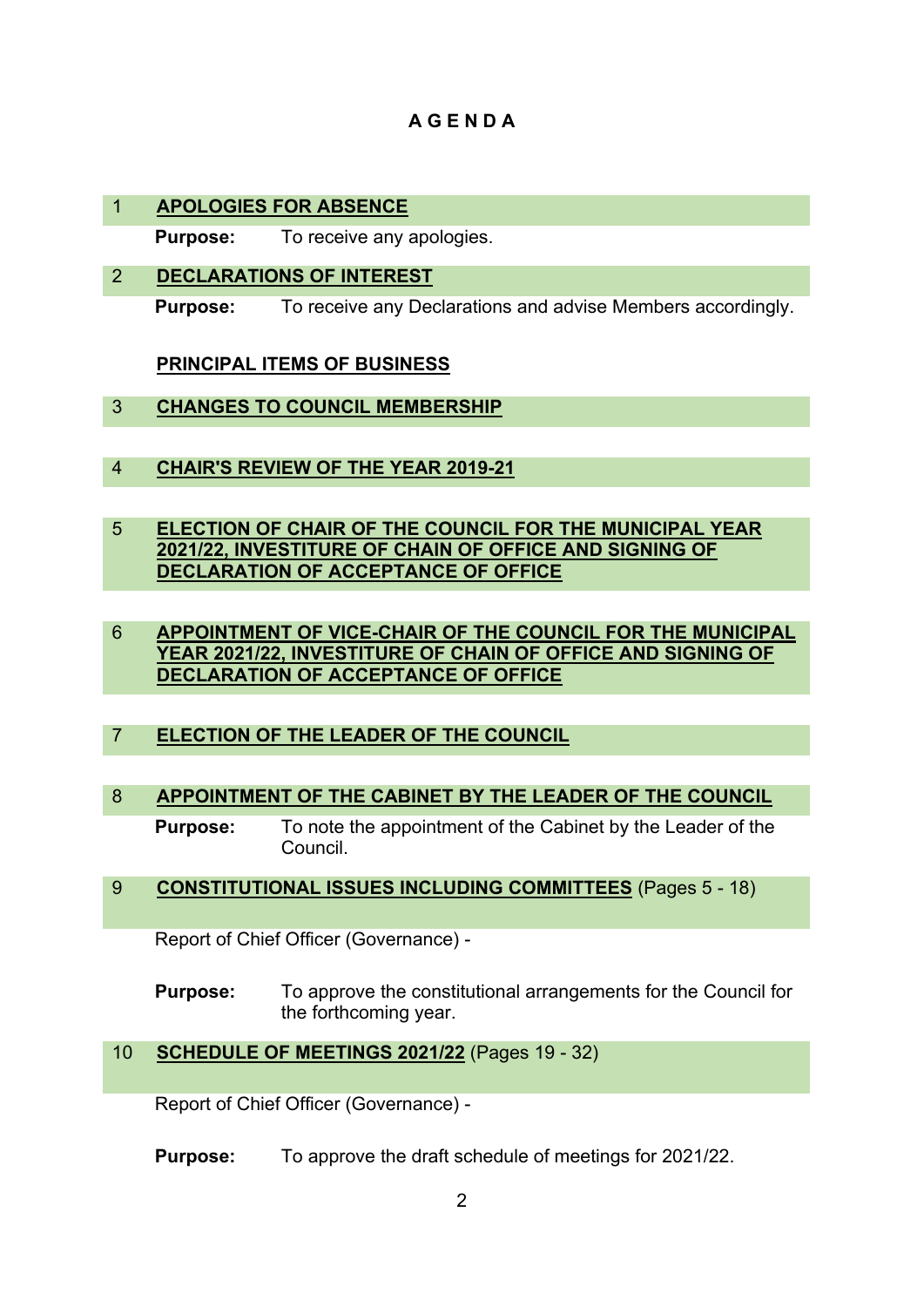*There will be a short adjournment of 15 minutes before the items of ordinary business are presented and considered as outlined below:*

### **ORDINARY ITEMS OF BUSINESS**

#### 11 **COUNCIL PLAN 2021/22** (Pages 33 - 114)

Report of Chief Executive - Leader of the Council and Cabinet Member for Education

**Purpose:** To adopt the Council Plan 2021/22 Part 1 and to approve Part 2.

#### 12 **PUBLIC INTEREST REPORT ISSUED UNDER S.16 OF THE PUBLIC SERVICES OMBUDSMAN (WALES) ACT 2005** (Pages 115 - 148)

Report of Monitoring Officer -

**Purpose:** To agree whether or not to accept the findings and/or recommendations in a public interest report issued by the Public Services Ombudsman for Wales.

#### 13 **PETITIONS**

**Purpose:** This is an opportunity for Members of Council to submit petitions on behalf of people in their ward. Once received, petitions are passed to the appropriate Chief Officer for action and response.

#### 14 **QUESTIONS**

**Purpose:** To note the answers to any questions submitted in accordance with County Council Standing Order No. 9.4(A): one was received by the deadline:

> Councillor Tudor Jones - Local Authority Pension Funds and investments in fossil fuels

#### **FOR INFORMATION ONLY**

| 15 PUBLIC QUESTION TIME |                                                                                      |
|-------------------------|--------------------------------------------------------------------------------------|
| <b>Purpose:</b>         | This item is to receive any Public Questions: none were<br>received by the deadline. |
| 16 NOTICE OF MOTION     |                                                                                      |
|                         |                                                                                      |

**Purpose:** This item is to receive any Notices of Motion: none were received by the deadline.